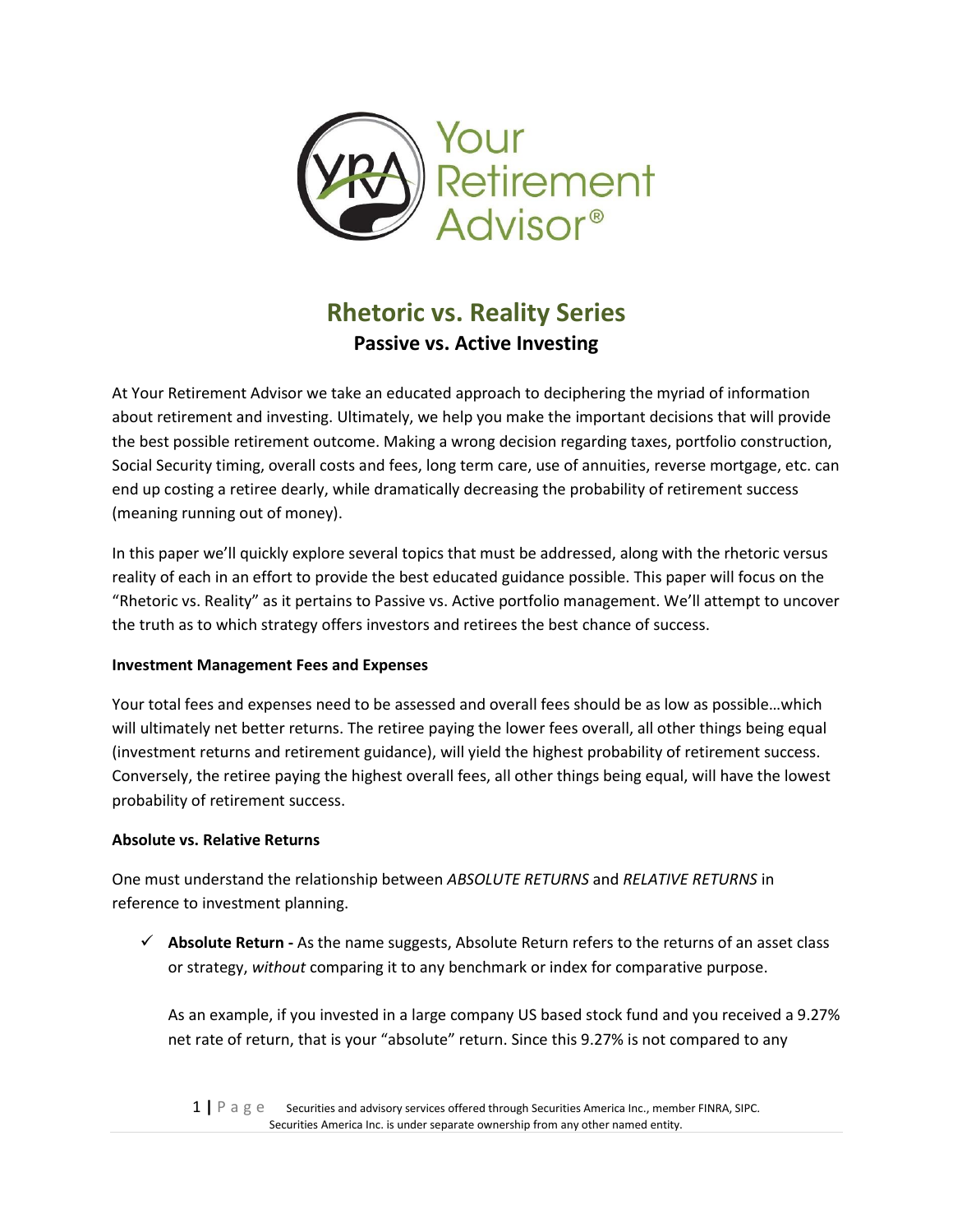applicable benchmark or index there is not any way to determine whether this rate of return was a good return, a bad return or an average return.

✓ **Relative Return** – A Relative Return is a measure of the return of an investment or portfolio relative to an applicable benchmark or index for comparative purpose. As an example, if you invested in a large company US based stock fund and received a 9.27% rate of return during a specific period and the average rate of return of all other large company US stock funds returned 10.96% during the same period, then your relative return versus the average manager was 1.69%.

When analyzing investments or investment portfolios the absolute return offers an isolated return with no ability to assess its true value. The relative return is the only way to assess the value of the particular investment or portfolio by comparing it to a benchmark or index (net of all fees and expenses).

#### **Benchmarking Portfolio Performance**

Each micro-component within your portfolio (mutual funds, ETFs or stocks) and your overall portfolio should be evaluated regularly on a relative return basis versus the appropriate benchmark net of all fees. This is essential to assure you are receiving value based upon the strategy or investment portfolio you are utilizing. Most individual investors have no idea what their relative returns are versus the appropriate benchmark. Benchmarking your portfolio versus the appropriate index is essential to prudent investment management. Relative returns are the most important factor when determining the effectiveness of any investment management style or strategy and must be compared to the appropriate style or index (net of overall fees or costs).

## **Passive Management Strategy vs. Active Management Strategy**

There has been an ongoing battle between the two conflicting management styles known as passive management (indexing) and active management strategies. The empirical evidence and research proves that each strategy has its pros and cons and a combination of both passive and active management properly executed can offer the lowest cost and highest relative return potential.

## ✓ **Passive Management (Index Mutual Funds or Exchange Traded Funds)**

The passive strategist, or what is known as indexing strategies, simply invests in an unmanaged basket of stocks or bonds that follow a particular index. The index strategy tracks the return of a particular index, whether positive or negative, the return of that index is what the investor receives year in and year out, minus any management fees and expenses. The most common index utilized in this strategy would be to invest in the S&P 500 Index that tracks the 500 largest companies in the United States economy. The passive or index strategy simply tries to replicate the index and track the index components as closely as possible. The benefit of utilizing this strategy is minimal expenses since there is no manager or analyst researching securities in an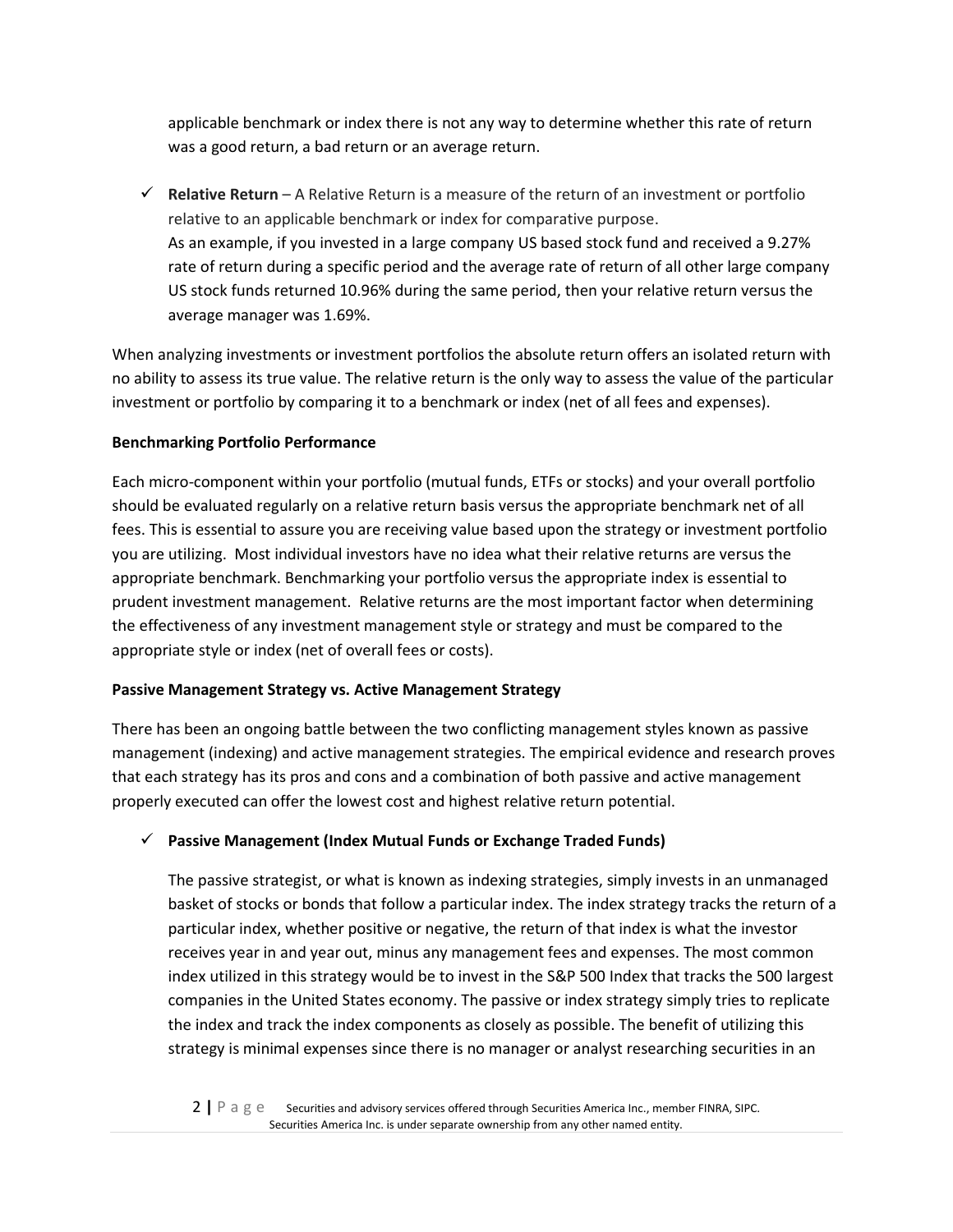attempt to outperform the market. In addition, the composition of the index changes infrequently, thus minimizing trading cost from year to year. The advantage of not having to pay a money manager, analyst and minimal trading cost keeps this strategy extremely cost effective.

**Returns of passive investing –** The objective of utilizing a passive or index strategy is to get index returns. Each strategy tracks a particular index, whether it be the S&P 500 Index (large company US stocks), the Russell 2000 Index (small company US stocks), EAFE Index (large company international stocks) or any other index. This strategy simply attempts to realize the same return of the particular index or a portfolio developed with numerous indexes. When determining the net return of the specific index strategy all fees are deducted from the gross rate of return of the index utilized.

#### ✓ **Active Management (Mutual Funds or Separate Account Managers)**

Active management strategists attempt to outperform the market or the specific index category. As an example, a large cap blend manager will research all large US companies in existence. He/she then selects the companies he/she believes will outperform the index over time. Unlike passive strategists that try to replicate the return of the market or index by purchasing the entire basket or index, the active manager attempts to outperform the index by employing their research prowess and purchasing the best stocks for inclusion in the portfolio to attempt to outperform the market.

An active management strategy employs an investment manager, as well as analysts, to help the manager identify potential securities for inclusion in the portfolio. This strategy is more expensive since it has to pay the investment manager and the analyst to continually monitor the portfolio and identify securities to purchase and eliminate as deemed necessary.

Additionally, actively managing a portfolio typically involves more purchasing and selling of securities from year to year adding additional trading costs. Typically, active managers have higher portfolio turnover rates than the passive strategist…resulting in higher costs.

#### **The Ongoing Debate - Passive vs. Active Management**

Continual research by academics on passive vs. active managers attempts to solve the question of what strategy offers the best value and ultimately the best relative return net of all fees. Based on the myriad of analysis developed, research shows that certain investment asset classes offer a higher probability that an active manager can outperform, while other asset classes favor a passive management strategy.

According to a study conducted by Baird Asset Management\*, over the past 15 years some asset classes favor active management, while other asset classes favor passive management. Still other assets classes are "mixed" and either style has exhibited success. In addition, the study indicates that top quartile performing active managers have outperformed the passive management style by wide margins net of fees. As stated in their report, "The median mid-cap manager outperformed the benchmark by 1.98%,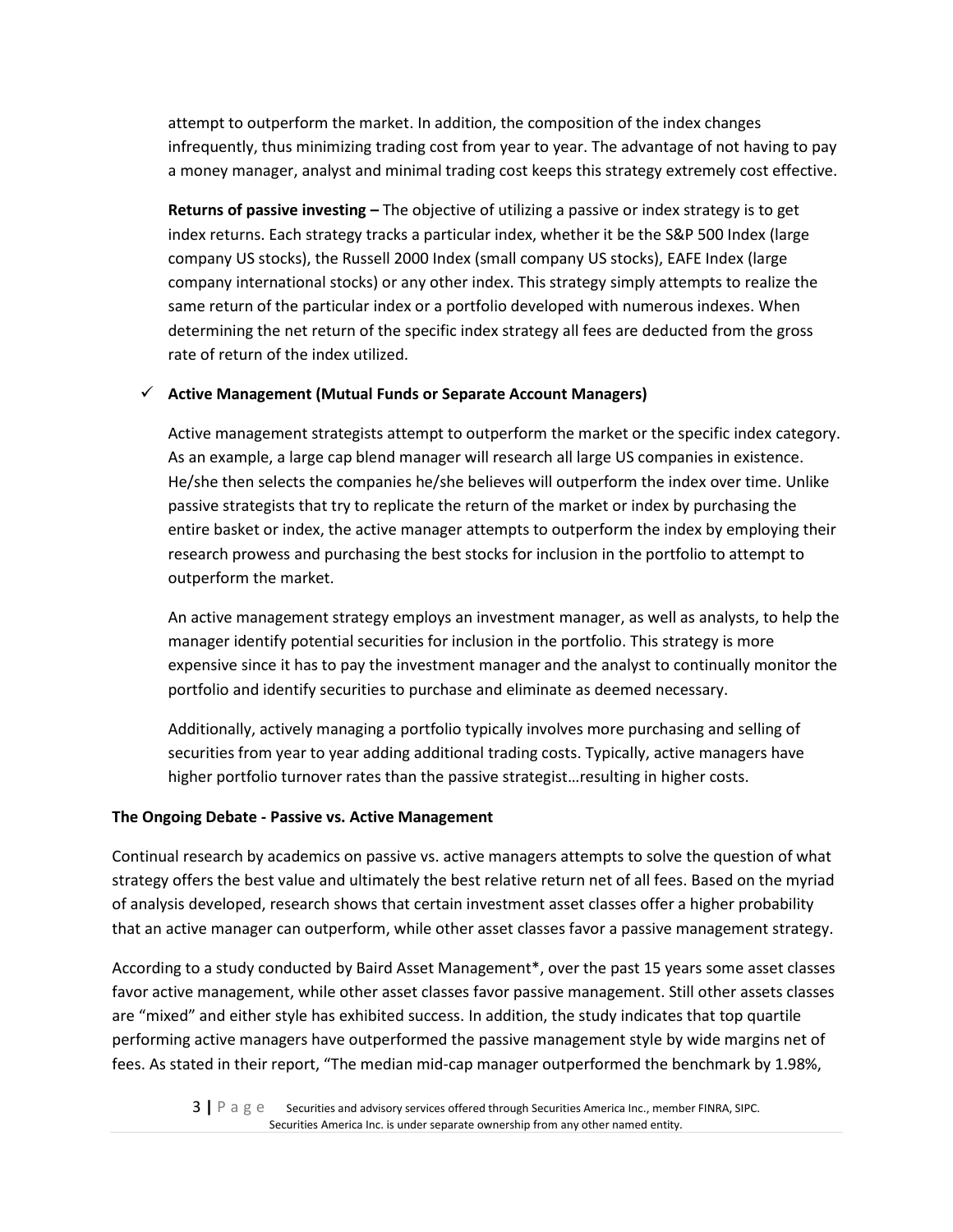on average, for three-year periods included in the study, while top-quartile managers added 4.09% of excess return during those periods. Clearly, there is a great difference between average and aboveaverage managers and this directly influences a client's ability to meet or exceed performance expectations".

A Wharton School study explains, "Passive management generally works best for easily traded, well known holdings like stocks in large US corporations," says Smetters. "Because so much is known about those firms, active managers are unlikely to gain any special insight. You should almost never pay for active management for those things".

He continues, "But in certain niche markets, like emerging market and small-company stocks, where assets are less liquid and fewer people are watching, it is possible for an active manager to spot diamonds in the rough."

Another research report by Hotchkis and Wiley concluded the following, "After reviewing innumerable research papers that dissect the benefits and drawbacks of active and passive investment management, we have identified three results that appear to be widely acknowledged as fact:

- **Fact 1:** The average active manager has underperformed the passive benchmark after fees
- **Fact 2:** Some active managers have demonstrated the ability to outperform the passive benchmark after fees
- **Fact 3:** High conviction is a common characteristic among active managers that have outperformed

#### **Combining Active and Passive Strategies**

We feel it's in a client's best interest to follow the research and combine both passive and active strategies where each has the best potential to add value to the overall portfolio. This strategy will reduce overall portfolio fees, while adding the potential to outperform the indexes over time.

**Active Management:** Utilize high quality, high conviction, low-turnover active management where studies show outperformance is possible and probable.

**Passive Management:** Utilize passive management where outperformance by active management is highly improbable.

**Passive & Active Management:** Utilize both active and passive in the asset classes that the Baird study indicated "mixed" or where neither active or passive has shown over-performance.

In addition, when utilizing active managers, it's absolutely essential to utilize managers that have below average turnover, as well as exhibiting a "system" to obtain above average relative returns versus their index over time. Active managers will not outperform their indexes in all timeframes and it's important to have patience and an evaluation process to determine when an active manager needs to be replaced.